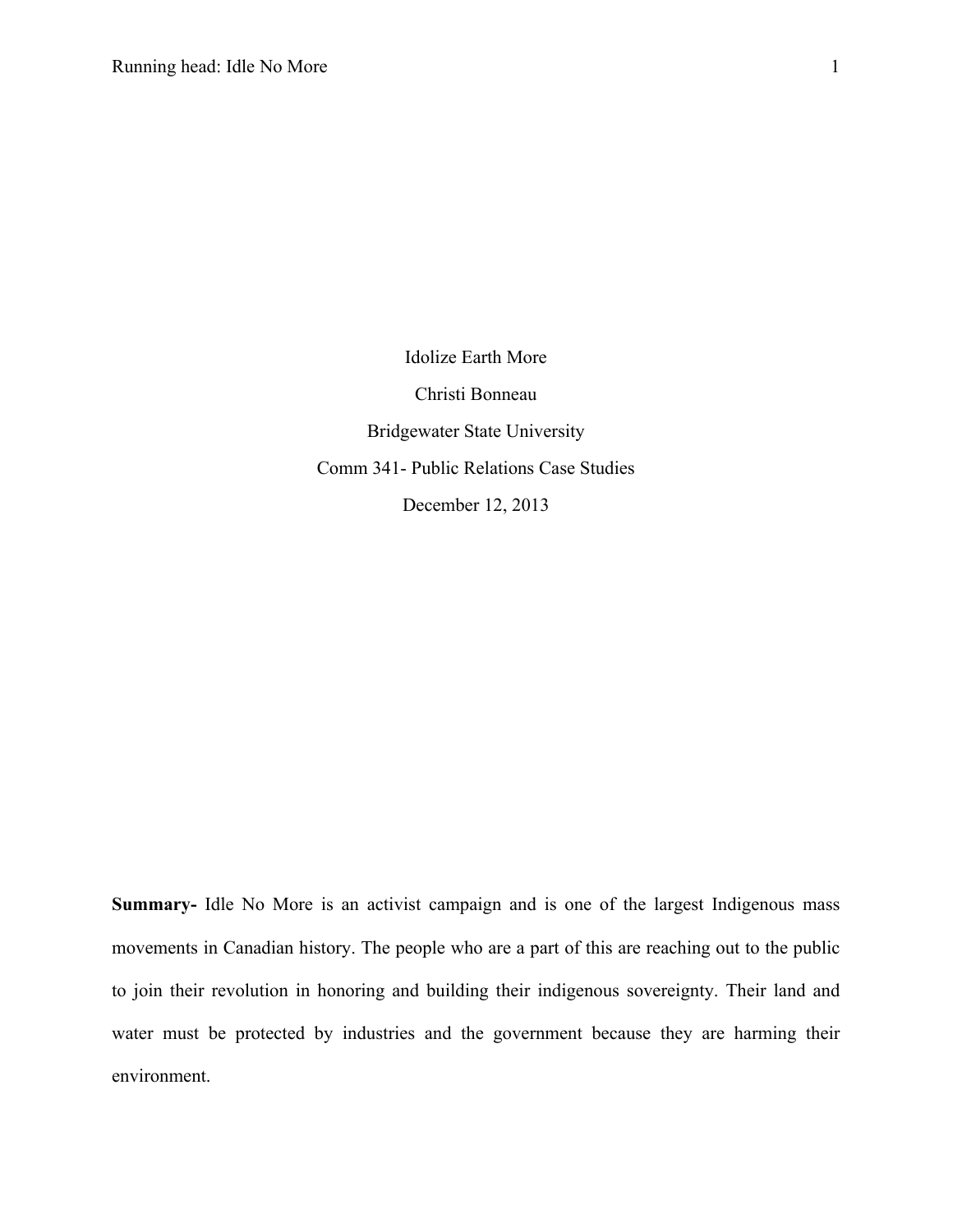#### **Idolize Earth More**

#### **Introduction**

Idle No More is an activist campaign that was formed around October and November 2012 in Canada by its founders Jessica Gordon, Sylvia McAdam, Sheelah McLean, Nina Wilson, and Erica Lee. This grassroots movement is reaching out to the public to join in on their revolution. These activists are trying to protect their land and water against degradation, build sovereignty and resurgence of nationhood, pressure the government and industry to protect the land with them, and build allies with different nations by grassroots perspectives, issues, and concerns. Canada is one of the wealthiest counties when it comes to the use of land and resources. Their logging, mining, and oil and fishing companies are the most powerful compared to all other counties in the world. However, even though some of the poorest First Nations communities have the perfect land and resources for mines and other developments, they do not get a share of the profit. This has caused their lands and waters poisoned and their animals and plants struggling to survive.

Losing these important resources is not only killing plants and animals, but could kill the people who call these places home. The government has not been keeping their promises and has been going against their word to get what they want while the First Nations suffer. A bill that was introduced to the Prime Minister called Bill C-45 was categorized as Jobs and Growth and it included the expansion of tar sands production on protected lands and waterways which are located on and near the First Nations reservations. The Canadian Prime Minister, Stephen Harper, did not speak to anyone who opposed the bill due to the environmental impacts and treaty violations. These people are fighting to live while the government is trying to take that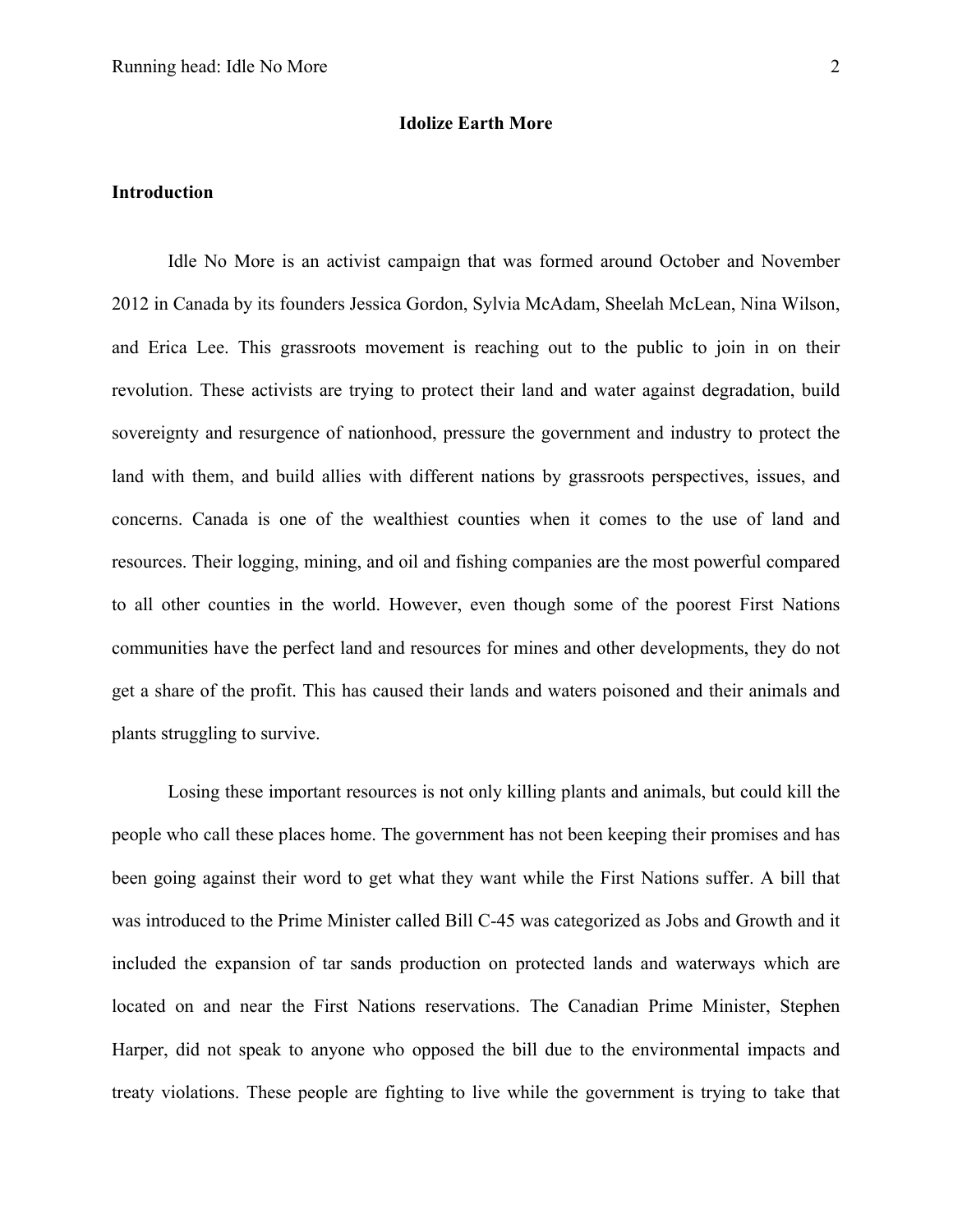away from them. Idle No More should continue what they are doing in order to gain respect and equality from the government and industries and should keep forming and building relationships with multiple nations. They are making an impact and are being heard about this crisis despite of the unfair government through their actions, support systems, rallies, responses, etc.

### **The Support System**

Los Angeles, London, Minneapolis, New York, and many other international cities all shared and discussed their support for Theresa Spence, the Chief of the Attawapiskat Nation, when she went on a hunger strike for 43 days straight when the Prime Minister refused to meet with her to discuss his broken promises. The strike ended because there was political progress that was made. There have even been supporters as far away as New Zealand and the Middle East. Protests all around the world has broken out in order to defend Idle No More, such as flash mobs which have become increasingly popular in North America. There have also been marches and highway blockades all across Canada.

# **The Effects on the United States**

Many could think that this is only affecting Canada; however, it is also affecting the United States as well. North Dakota is on the border of Canada and the Canadian Parliament approved the creation of tar sands which will line up with the American state. The residents in North Dakota are almost in the same state of pain that Canada is going through. Since the treaties to protect the land was very long ago, it has limited the power of the people who call these reservations home. Now, their land is being destroyed right in front of their eyes and they feel as if they cannot do anything about it. Not only is their land and everything they have known are being taken away from them, but their health is deteriorating as well. Building these tar sands is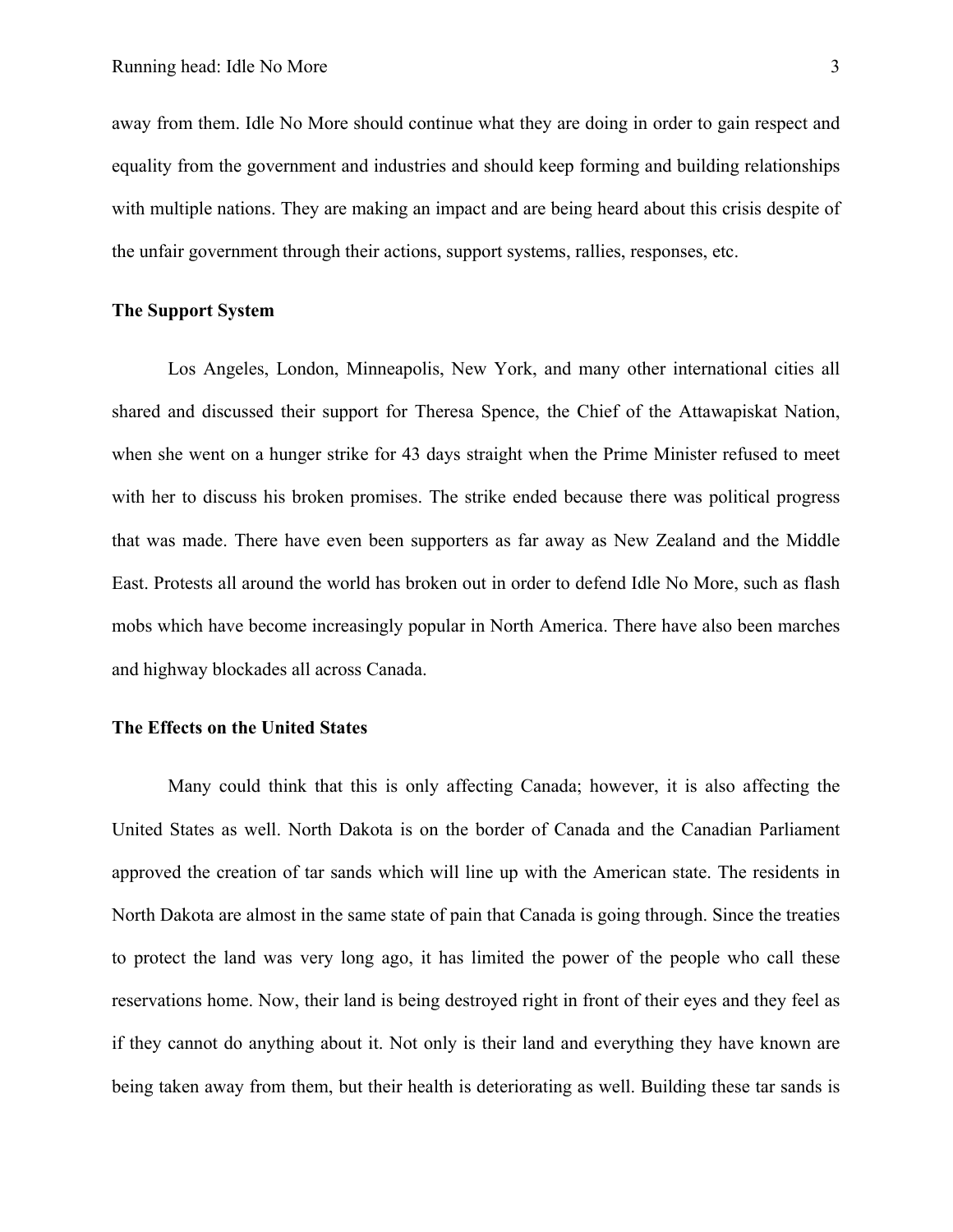putting bad chemicals in the air that can cause asthma and cancer. This toxic air can spread and can and will hurt residents of not only Canada, but of the United States of America.

#### **Crisis Response**

Crisis responses depend on three things; the public and political environment, the culture and the inner workings of the organization, and human nature. Idle No More addressed bills that would concern the public and political environment. The campaign reached out to the public, gained their awareness, and they joined in on the fight to save Indigenous land and resources that will be ruined. They have turned to the courts to argue about bills that were violated by the government. Courts usually tend to rule favorably on treaty right cases. The protests are usually peaceful because Idle No More is a grassroots approach and they only want to bring their problems of their living conditions to the public's attention. They want aboriginals to gain control over their natural resources instead of having it be taken away. These are their homes and food and water supply that are being destroyed. This also ties in with the human nature of the crisis. This is how these people are; they are not looking for fights, just peace. They like to protest using drums, feathers, and dancing; no violence and they will continue doing it this way because they really are not doing anything wrong.

# **How Others Respond**

When it comes to how people respond, I believe they are more learning favorable. When it comes to the Idle No More campaign people are very moved and touched and have a lot to say. However, they do not do much about the issue. People want to help in this situation because it will affect the world someday, but I think they do not know what steps to take in order to make a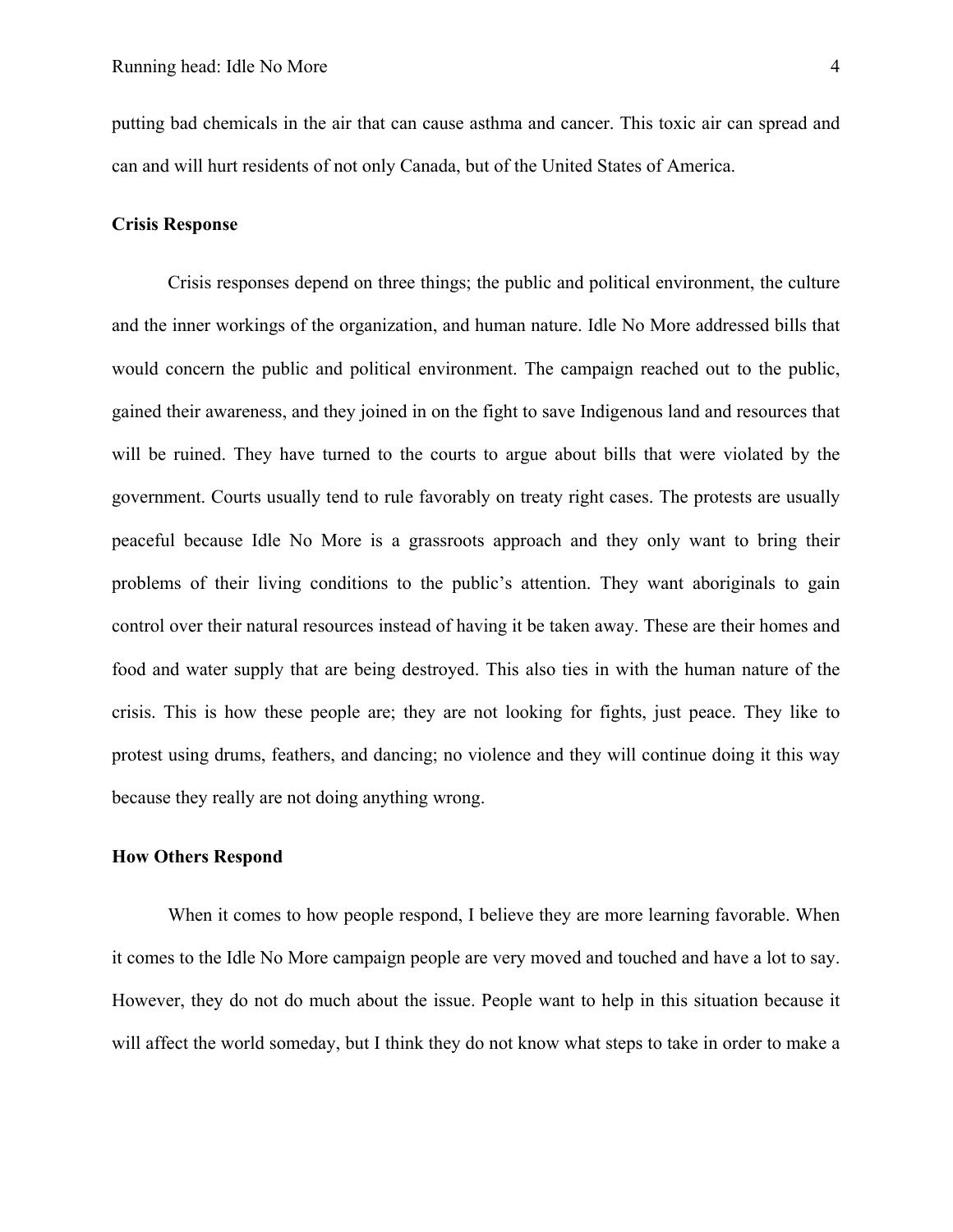difference. Also, people could feel as if they cannot make a difference, especially if they do not live near this crisis.

## **Types of Crises**

There are four types of crises and the ones that relate to Idle No More are mechanical problems, human error, and management decisions and actions. There have been mechanical problems in Greenpeace Canada where about 1.5 million barrels of tar sands have leaked. These leaks continue in multiple places and can ruin land and drinking water. There have even been leaks in Arkansas. This leads to human error. People are building too many pump stations, and with these increasing the pressure and flow in the pipe rises causing it to possibly rupture. The main problem is management decision and actions. All they care about is money and oil and not our land or water. They believe that we won't know about the rules they are breaking in order to get what they want. The Prime Minister of Canada, Stephen Harper has gone against multiple bills that were passed that would protect Indigenous land.

# **Digital Crisis Management**

Digital crisis management essentials include; micromedia, sharing, and editorial. Within six hours, people who are aware of the crisis right away, such as people, news reporters, or police from the homeland, post their stories about what just happened with the Idle No More campaign. Then, it about 12 hours, it becomes more exposed because multiple people are now seeing what is going on from their peers. They begin sharing these short stories or posting videos about what is happening and it is slowly becoming worldwide. Lastly, once a whole day goes by, people have more information and their stories are being posted on Google, Yahoo, and Facebook pages. Idle No More became a hit and so didn't Attawapiskat First Nation Chief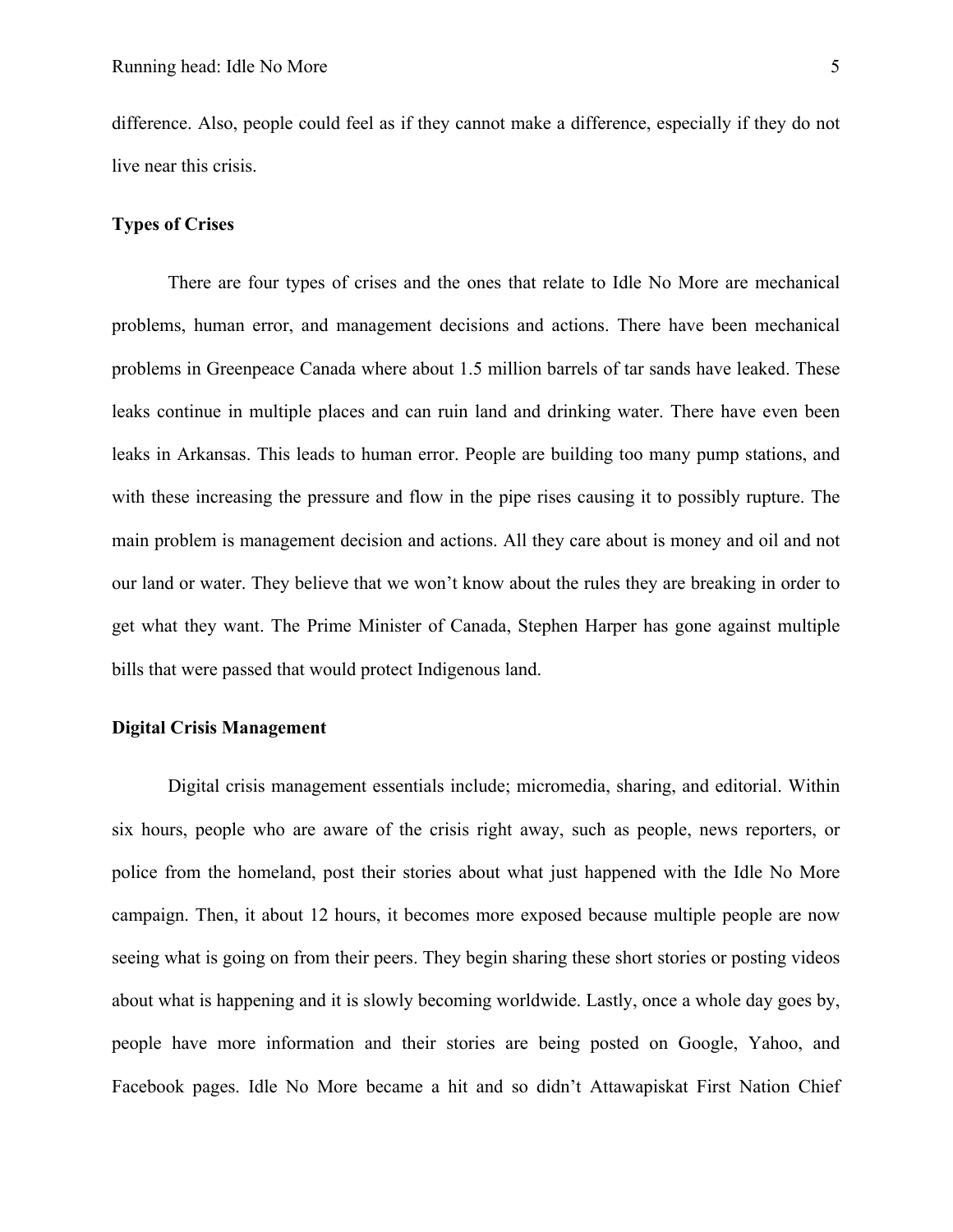Theresa Spence for going on a hunger strike. Spence was getting positive attention worldwide because people began sharing her story and posting about it where it became such a big deal that news reporters were interested.

### **The Anti-fracking Protest**

Similar to Idle No More's campaign; an anti-fracking protest in New Brunswick, Canada broke loose on October 17, 2013 when the Royal Canadian Mounted Police (RCMP) showed up on the highway that they protested on to put an end to it. The Elsipogtog and Mi'kmaq First Nation has been upset over the exploration of shale gas on their region by the Houston, Texas based energy company SWN Resources Canada, a subsidiary of Southwestern Energy. These people have been taking a stand to protect their land because the shale gas instillations, also known as hydraulic fracturing will pollute their fresh drinking water. On the day of protest, the RCMP showed up with their dogs, pepper spray, tear gas, and riffles. The aboriginals from First Nation groups planned for a peaceful movement, but there were shots fired, police cars were set on fire, women were attacked, and chaos stirring and about 40 people, including their Chief Aaron Sock for the use of firearms, threats, intimidation, mischief, and violating a court order injunction. The Idle No More campaign has been an influence for these Indigenous people because they must save their land and natural resources.

#### **Conclusion**

The Idle No More movement should continue what they are doing to become heard and supported. This is a perfect example of an activist campaign because the Indigenous people of Canada are taking active approaches to get what they want and deserve. Idle No More is not a quiet campaign, the people who are a part of it are opposing and protesting and going straight to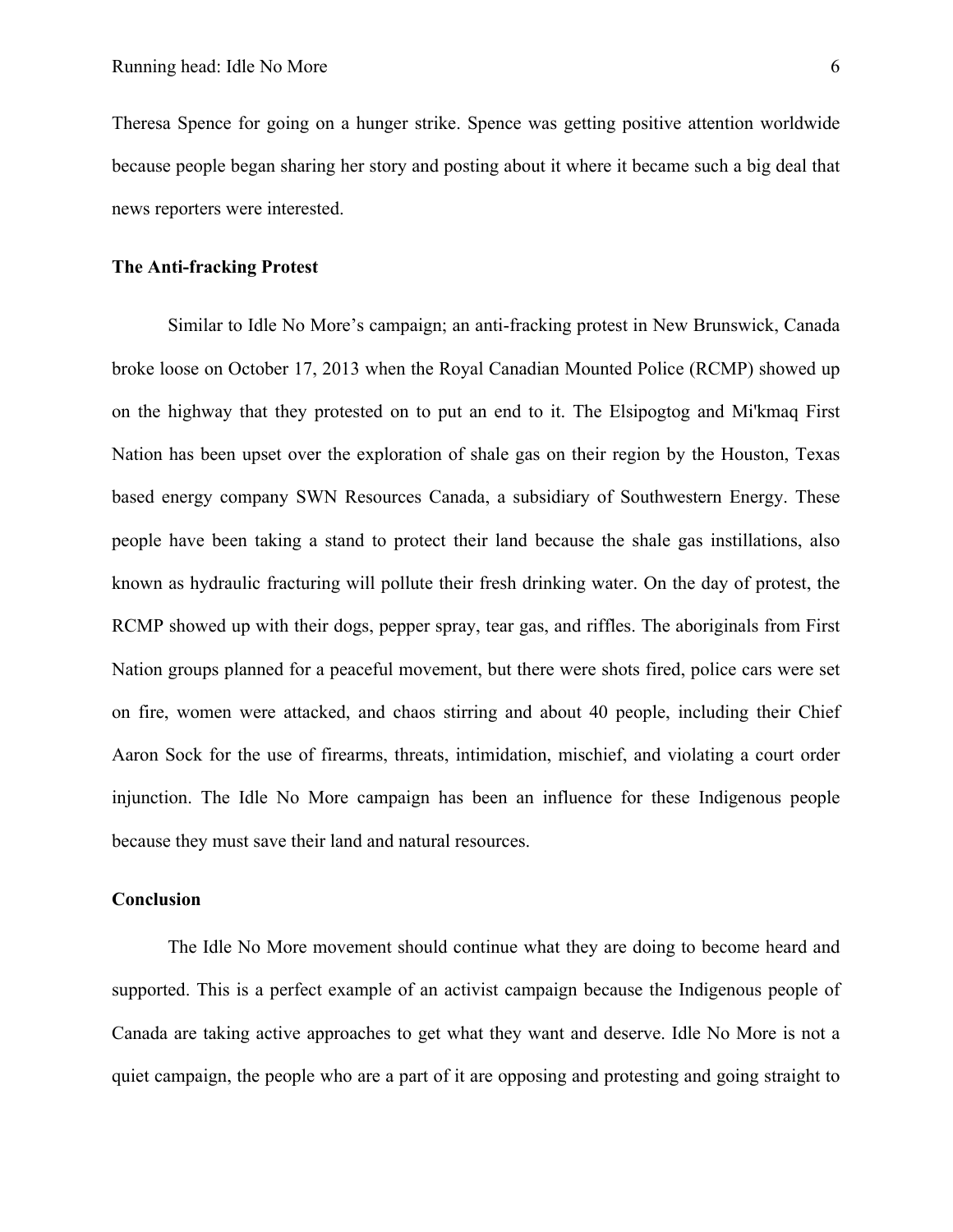the government to argue what they have to say. Social media has been extremely helpful and powerful to get the word out about the issues Canada is facing Reaching out on Facebook, Twitter, and blogs have gotten the word out to many different countries and young activists as well. These social networks are bringing everyone together to fight for the rights of the land and water in Canada. Using flash mobs are also a perfect example of being an activist because they are getting directly involved with the campaign and making a statement by attracting attention. If Idle No More continues gaining different nation's support, I think they will make a huge statement to the government of Canada. If many places feel this strongly about this issue, then it could open their eyes to alternative decisions on how to make profit, see that they are actually hurting their country more than doing any good, and to actually gain respect for the Indigenous residents who live on the land they want to destroy.